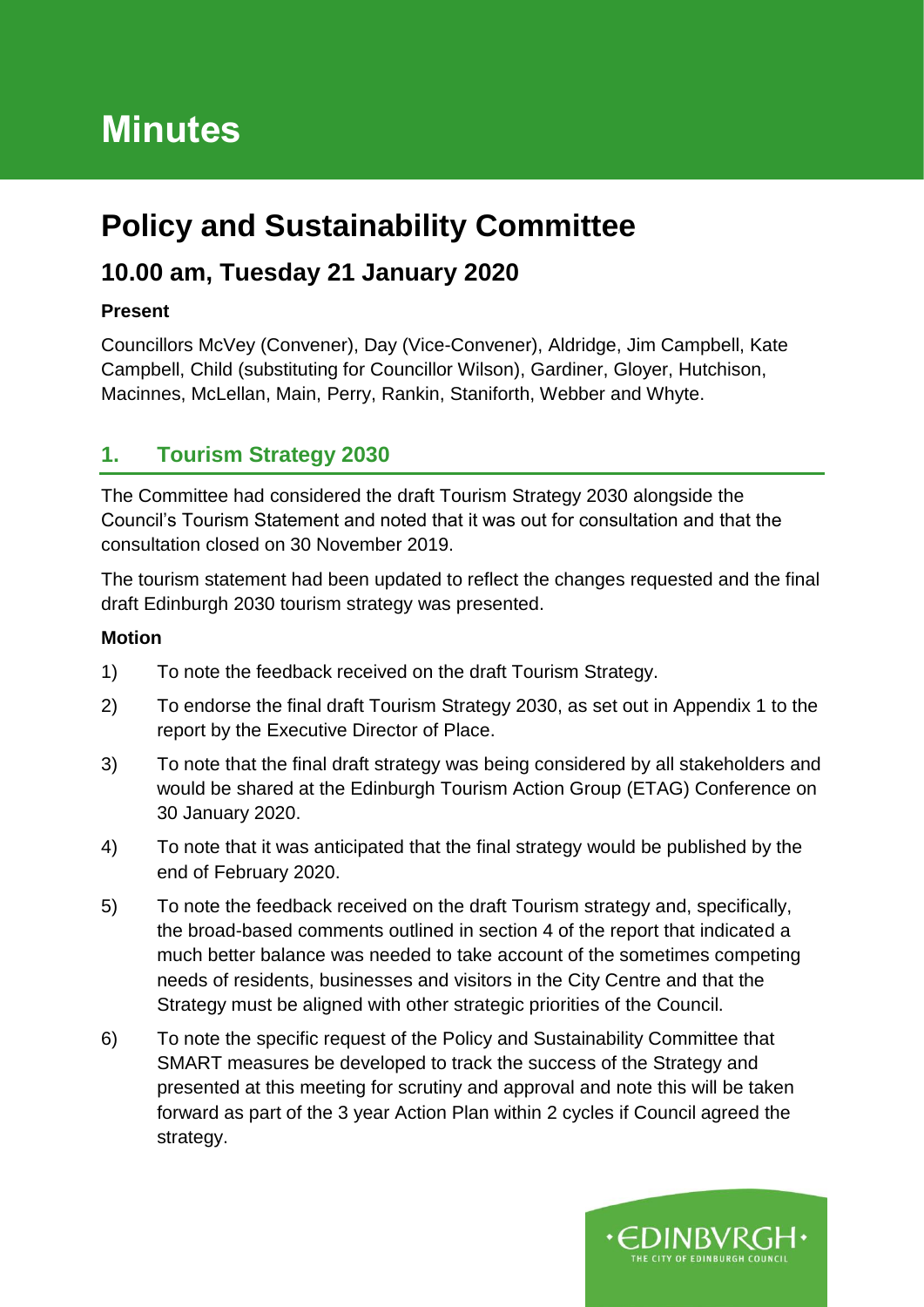- 7) To request that ETAG considered how to include residents' voice as a key stakeholder and that the report coming back to committee in 2 cycles set out how residents were to be included in the delivery planning of the strategy.
- moved by Councillor McVey, seconded by Councillor Day

#### **Amendment**

- 1) To note the feedback received on the draft Tourism strategy and, specifically, the broad-based comments outlined in section 4 of the report that indicate a much better balance is needed to take account of the sometimes competing needs of residents, businesses and visitors in the City Centre and that the Strategy must be aligned with other strategic priorities of the Council.
- 2) To regret the approach taken by the Council administration in relation to Marketing Edinburgh as this decision has left the Council with fewer levers to drive strategic implementation and alignment.
- 3) To note that the specific request of this Committee that SMART measures be developed to track the success of the Strategy and presented at this meeting for scrutiny and approval has not been met and that an Action Plan has yet to be developed.
- 4) To therefore, agree that, without an Action Plan and SMART measures of success the Strategy is deficient and continues consideration of this item to a future meeting when this meaningful information on implementation is presented and can be scrutinised by elected members and the public.

- moved by Councillor Whyte, seconded by Councillor Jim Campbell

#### **Voting**

The voting was as follows:

| For the motion    |   | 12 votes |
|-------------------|---|----------|
| For the amendment | - | 5 votes  |

(For the motion: Councillors McVey (Convener), Aldridge, Kate Campbell, Child, Day, Gardiner, Gloyer, Macinnes, Main, Perry, Rankin and Staniforth.

For the amendment: Councillors Jim Campbell, Hutchison, McLellan, Webber and Whyte.)

#### **Decision**

To approve the motion by Councillor McVey.

(References – Policy and Sustainability Committee 26 November 2019 (item 7); report by the Executive Director of Place, submitted.)

#### **2. MIPIM 2020 – Attendance Arrangements**

Approval was sought for the for the Council's attendance at MIPIM 2020 which was a major real estate and investment conference, taking place annually in Cannes, France. Edinburgh had used MIPIM over the last ten years to profile the city's investment